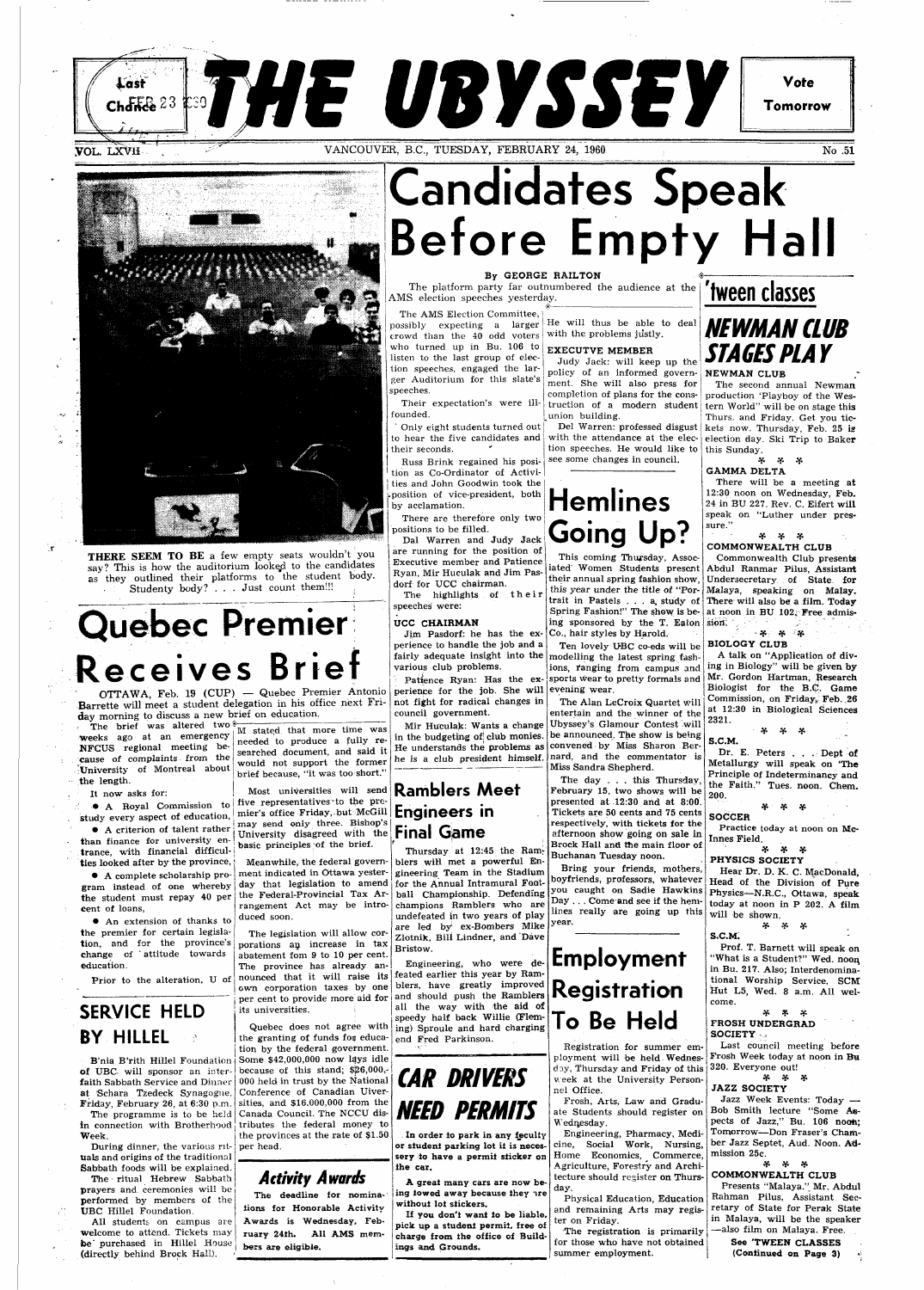# **Authorized as second class mail by Post Office Department. Ottawa**

Authorized as second class mail by Post Office Department, Ottawa MEMBER CANADIAN UNIVERSITY PRESS

Published three times a week throughout the University year in Vancouver by the Publications Board of the Alma Mater Society, University of B.C. Dure and not include the Mater of the Editorial Board of The Ubyssey and not Telephones: Editorial offices, AL. 4404; Locals 12, 13 and 14; Business offices, AL. 4404; Local 15.

STAFF: George Railton, Dianne Greenall, Mary Lou, Ed Lavelle, Frank' Findenigg, Miriam Roberts.

**f**  Yeah, you there in the blue blazer.

## HEY, YOU!

Editor-in-Chief: R. Kerry White

| Associate Editor ___________________Elaine Bissett |  |
|----------------------------------------------------|--|
| Managing Editor ___________________ Del Warren     |  |
| News Editor _____________________ John Russell     |  |
| C.U.P. Editor _____________________ Irene Frazer   |  |
| Club's Editor  Wendy Barr                          |  |
| Features Editor __________________ Sandra Scott    |  |
| Head Photographer ________________ Colin Landie    |  |
| Photography Editor ________________ Roger McAfee   |  |

#### SENIOR EDITOR: Morley Shorit

# **LETTERS TO THE EDITOR**

**f**  Did you help break the record?

Did you discourage someone from running for Students' Council so we could break the record. So we could have six acclamations in thirteen tries?

Are you one of the councillors whom I overheard discussing how they had talked someone out of running for a position that was later acclaimed?  $\ddot{ }$  .

 $\Box$  Did you maintain your ivory-tower neutrality by openly supporting a candidate—or by grooming a subordinate expressly for your job?

You did. Well, good for you-you're one of the crowd.

Stick around—maybe next year we'll have thirteen | acclamations. What an achievement — keeps the silly students out of the whole business.

#### With Reference to the Dignity whose sensibilities suffered by of Man.

| Þ                   | Look how we've progressed in recent years: |                                            |               |  |  |  |
|---------------------|--------------------------------------------|--------------------------------------------|---------------|--|--|--|
| $\blacksquare$ Year | Acclamation                                | <b>Pres</b><br><b>Candidates President</b> | Vote for      |  |  |  |
| 1956                | none                                       | 3                                          | 3201          |  |  |  |
| - 1957              | 1 (UCC)                                    | $1 \& 2$ goons                             | 3267          |  |  |  |
| $-1958$             | $1$ (Treas)                                | 3                                          | 4003          |  |  |  |
| $-1959$             | 4 (MAA Sec Treas                           |                                            |               |  |  |  |
|                     | USC)                                       | 4                                          | 4,000<br>plus |  |  |  |
| $-1960$             | 6(ad nauseam)                              | -1                                         | acclaimed     |  |  |  |
| 1961                | 9 (ad more nauseam)                        | 1/2                                        | 3/2           |  |  |  |

Actually, not all of the councillors are worried about keeping their ivory tower exlusive. Some of them really tried to round up more candidates.

They got only twenty-four.

*Why* so few? It's easy—you combine the Council's fear that one of the naughty non-Brock types might get on council with the bloc support of the Greeks for one candidate and then multiply by student apathy and bingo, you've got the answer.

*•A]H Open Xetter* 

• Each one of us has his, or her, own set of values. It is as erroneous for one individual to maintain the singular truth of his values as it is for another to reduce their moral worth to nothing with one derisive gesture. Upon this, it is believed, most people will agree.

.With the above in mind an apology is presently in order. It has been moved, seconded and approved, not only unanimously but without hesitation, that: "A letter be written by the local student branch of the Engineering Institute of Canada to the student body of the UBC apologizing to all those

being forced to view the recent Engineer's "Pep-meet." This is in no way to be construed as either a condemnation or a condonation of those responsible for the pep-meet. Neither does this refer to any individual who was free to leave and yet chose to remain. It is, however, a strong censure of those amongst us who have not yet learned to respect the views and -beliefs of others. Therefore, as representatives of the Engineering Profession in Canada, the undersigned present their humble apologies.

If the hypocrisy of your letter is an indication of your moral code, I shudder to think of the upbringing some children will receive in the years to come.

C. HECKLING, Pres. D. NICHOLSON, Sect'y. R. PARKER, Member

Editor,

The Ubyssey,

Dear Sir:

It is with a certain amount of unhappiness that I read of the reports of the Academic Symposium published in Tuesbymposium published in Tues-<br>dou's edition of the Ubyssexy. day's edition of the Ubyssey.<br>--However, there is an element of truth in the opinions expressed in these articles. But lest any reader should suppose that these reports represent the whole spirit of the Symposium I would hasten to correct this<br>view. This I do because I feel it is necessary to state that each view expressed in the articles is a personal reflection of one's own part he or she played in the Symposium.

You might well ask, what is the Academic Symposium trying to do? I believe this depends on two factors. Firstly, to a greater or lesser extent, the original purpose is already outlined in the programme of topics; in which the two panels directed our discussion. Thereafter, the success or failure of. the Symposium depended on the individual's motive for attending, and his own contribution while at Parksville. There, fore, if the general discussion amounted to what one of your reviewers calls "a pile of garbage," he has only himself to blame—unless it may be that he was not even there.

If someone said somethin'g with which there were genuine grounds for disagreement and yet we all sat mute—who was to blame but you who disagreed? If we awoke sickly tired on a beautiful Sunday morning, who's fault was it. No, not the other fellow's, but yours, and yours alone. It is about time we learned to accept responsibility for our own actions.

Those who came to the Symposium with the intention of. having a "Cacophany" (and some did) had just that.

If you felt the Symposium had lost its purpose, then surely you are at fault. But others came, I believe, with a sincere, desire to participate in the purpose of the Symposium—the informal discussion of University life.

We all enjoyed ourselves, but the means of enjoyment was not always the same. What you as an individual "got out of it" was up to you. And regarding

the results, if there are no constructive results, then who is to blame?

> Sincerely, Peter R. Bugg.

**•HKDSM p** 



The Editor, The Ubyssey, Dear Sir:

Respect for law could well come to be considered lunatic if its representatives continue to indulge what appears to be an almost criminally irresponsible sense of humour.

I refer, of course, to the ludicrous spectacle, last Tuesday, of two R.C.M.P. officers chasing a motorized cart down the mall, siren wailing and red lights flashing. They completed this well-staged farce by taking away two students (and the cart) with them.

Such bufoonery constitutes an attack on the dignity of their position.

> D. Sigurgeirson, Arts III

ies from friends.

Yours truly, Doug Rebagliate 2nd Engineering

Editor, The Ubyssey.

Dear Sir:

To the Joan Haggerty's Ho-Hum, more slander.

Your kind is either puritanical or hypocritical. (I will assume the latter as the former are relatively rare.) It has often been pointed out that those who cry out the loudest on moral issues are usually the ones with the guiltiest consciences. Also, I haven't heard of many girls "who aren't interested in hearing "dirty" stories. The stories at the Pep Meet were only acted as well as told. Are you ashamed by the reality of your ow n thoughts?

I should think you would feel lucky in being able to attend the Pep Meet, not many females have had the privilege. Your popularity, too, ought to go up as you will probably he the center of many eager quer-

The Editor, The Ubyssey.

Dear Sir:

I am surprised at the scanty coverage given the soapbox orators. Frankly I think soapboxing is a damned good idea and worthy of support by stu- dents and Ubyssey alike. Personally, I'd like to see it become traditional, for the thinking students on this campus to get up on their boxes at "Speakers' Corner" every Thursday and sound off on anything' and everything.



Freedom is the basis of democracy; thought, the basis of a University. Let's stimulate both. Oh, and childrenleave your garbage in the Brock, that's not the nasty old Communist on the soapboxhe's gone home.

P. B. Marson.

### **Student or Teacher**

required for summer holiday to act as caretaker (watchman) in "Frontier Town" at Cultus Lake (now being constructed). Cabin supplied and \$100 per month for very light duties. Applicants with beards preferred. Contact by letter, Ormond Turner, Cultus Lake, B.C.

A 'Plus' in style .. . a 'Plus' in beauty, brought to you by fabulous Kitten, in a Ban-Lon cardigan knit of the wonder-yarn, 'Textralized', in new opaque nylon, in new "chalk box" colours . . . full-fashioned, hand-finished, in the inimitable Kitten manner . . . classic in style, with rounded ribbed neck, long sleeves and flattering raglan shoulderline. Sizes 34 to 40. Cardigan: \$9.95; Short-sleeved Pullover: \$7.95 **B412** 

**• ' I I • I I I**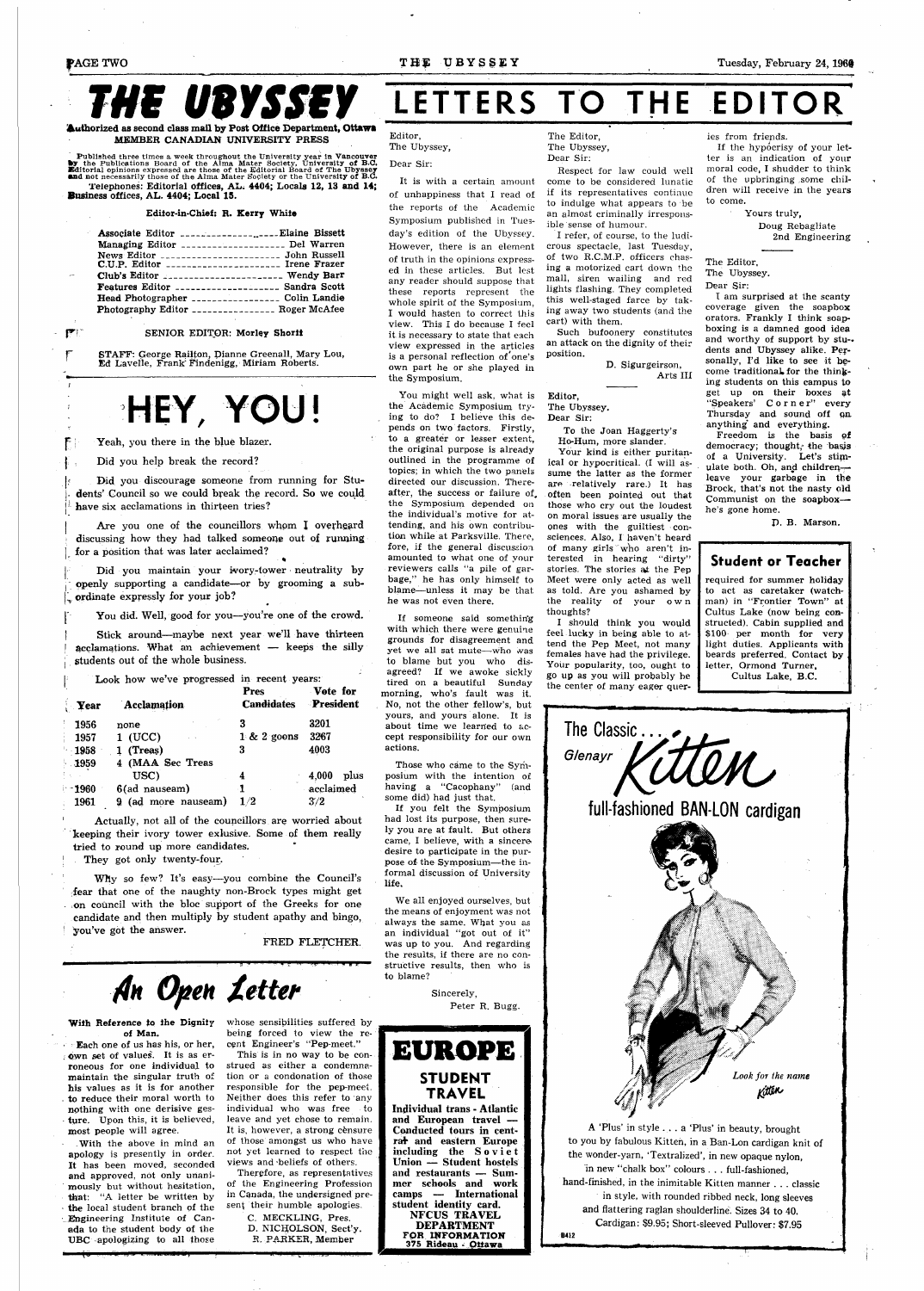

"I KNOW they need more residences, but this hole has a high handicap already."

# **Model Parliament Opened By Mayor**

Model Parliamnt opened last night in Brock Lounge.

Mayor T. A. Alsbury, repre- ment to the BNA Act making Onsenting the Governor-General, tario, Manitoba and New Brunsread the Speech from the throne as the House of Commons of the wick bi-lingual.

Today in Brock Lounge commencing at 12:30 the government will present two bills to the Commons. The first will deal with defence and the latter will deal with Trade.

At 7 p.m. Wednesday, the last day of the session, four private member's bills will be presented to the house.

The Socreds are presenting a bill proposing the annexation of the Yukon to B.C.

The Tories plan an amend-

**rf> 3f, 3ft ROD** & **GUN**  No shooting tonight. See this column for a new night.<br>  $\frac{4}{5}$   $\frac{4}{5}$   $\frac{4}{5}$ 

The CCF have drawn up a bill to provide a rehabilitation program for drug addicts.

The Communist bill has not yet been announced.

#### **'TWEEN CLASSES (Continued from Page 1) \_\_**

**SAILING CLUB**  General meeting, Bu. 220,

Thursday noon. The constitutional amendments to be voted on are posted in the club room. **3ft if. 3ft** 

#### **PRE MED SOCIETY**

The annual Carnival Fiesta will be held Fri., Feb. 26, in the Pender Aud. There will be dancing, a floor show, and prizes for costumes. Music will be supplied by the Steel Band.

Presents Dr. J. M. Teasdale and Dr. M. D. Young who will discuss the 'Challenge of Providing Facilities for Child Care." Wed. Feb. 24, Wesbrook 100, 12:30. Everyone Welcome. **\*T\* \*T\* "X\*** 

#### **PHYSICS SOCIETY**

Hear Dr. D. K. MacDonald, N.R.C. "The Specific Heat of Electricity." 12:30 in Physics **200,** today.

#### **] | V V •\*•• CHRISTIAN SCIENCE ORGANIZATION**

Meeting Wed 12:40, Hut. L4. All **are** welcome.

#### i . \* \* # **MATH £LUB**

**Feb. 24th** - **March 1st**  2 FIRST RUN FEATURES n Carmichael - Alastair Si

The Math Club will meet in the Bu. Penthouse on Wed. at **8:00** p.m. Dr. Restrepo will speak **on** Putman problems.

**N.V.C.** 

General meeting at 12:30 in Bu. 205. Re-election, all Members attend.

*if. if. if.*  **NESII VARSITY**  General meeting Bu. 205, Thurs. Feb. 25. Re-elections. **PRE MED SOCIETY** 

**SAN K** *OT* **Moimts-Ai. Canada's Jirst Bank for Students** 

All members are invited by the Society of Bacteriology to hear Dr. Ford from the G. F.

Strong research Jab, discuss the "Place of Muroliolgy in the Field of Arthritis," Fri., Feb. 26, Wesbrook 100 12:30. Everyone welcome.

#### *[ff.fif.3f.](http://ff.fif.3f)*  **CARIBBEAN STUDENTS ASSN.**

**BROCK SOUTH, BROCK NORTH, CAFETERIA, BUS STOP ENGINEERING BUILDING, EDUCATION BUILDING, BUCHANAN, BUCHANAN BREEZEWAY, V.Q.H. NURSES' RESIDENCE, LIBRARY** 

A General Meeting of the Association has been called for Feb. 25, for the purpose of revising the constitution. A copy of the proposed constitution will be available for inspection in the club room.

#### **3ft 3ft 3ft PRE MED SOCIETY**

Presents another film in the Pediatrics Series "Growing UP," featuring the ten and twelve year olds. Tuesday, Feb. 23, Bio. Sci. 2000, 12:30.- Everyone welcome. Free.



**LAST TIMES TODAY**  The Unusual and Compelling Drama

**"THE NUN'S STORY"**  starring Audrey Hepburn



### Tuesday, February 23, 196<del>0</del> **THE UBYSSEY PAGE THR**

Earl E. Riser

•&" "

lough a straight furrow

**Your Campus Branch in the Administration Bldg. MERLE C. KIRBY. Manager** 

 $\alpha$  big step on the road to success is an early banking consection

Rersonal Chequing Account at.

In my finances with a

 $(Ag. 51)$  says;  $\tilde{f}$ 



**M.S. Election** 

### **• PRESIDENT, U.C.C. # EXECUTIVE MEMBER**

## *Advance Poll* **—** *Tuesday, February 23rd*

10:00 a.m. - 4:00 p.m.

| SOUTH BROCK <b>Example 2018</b> 11:30 - 3:30 p.m. |  |  |
|---------------------------------------------------|--|--|
|                                                   |  |  |
|                                                   |  |  |

### *Polling Booths* **—** *Wednesday, February 24th*